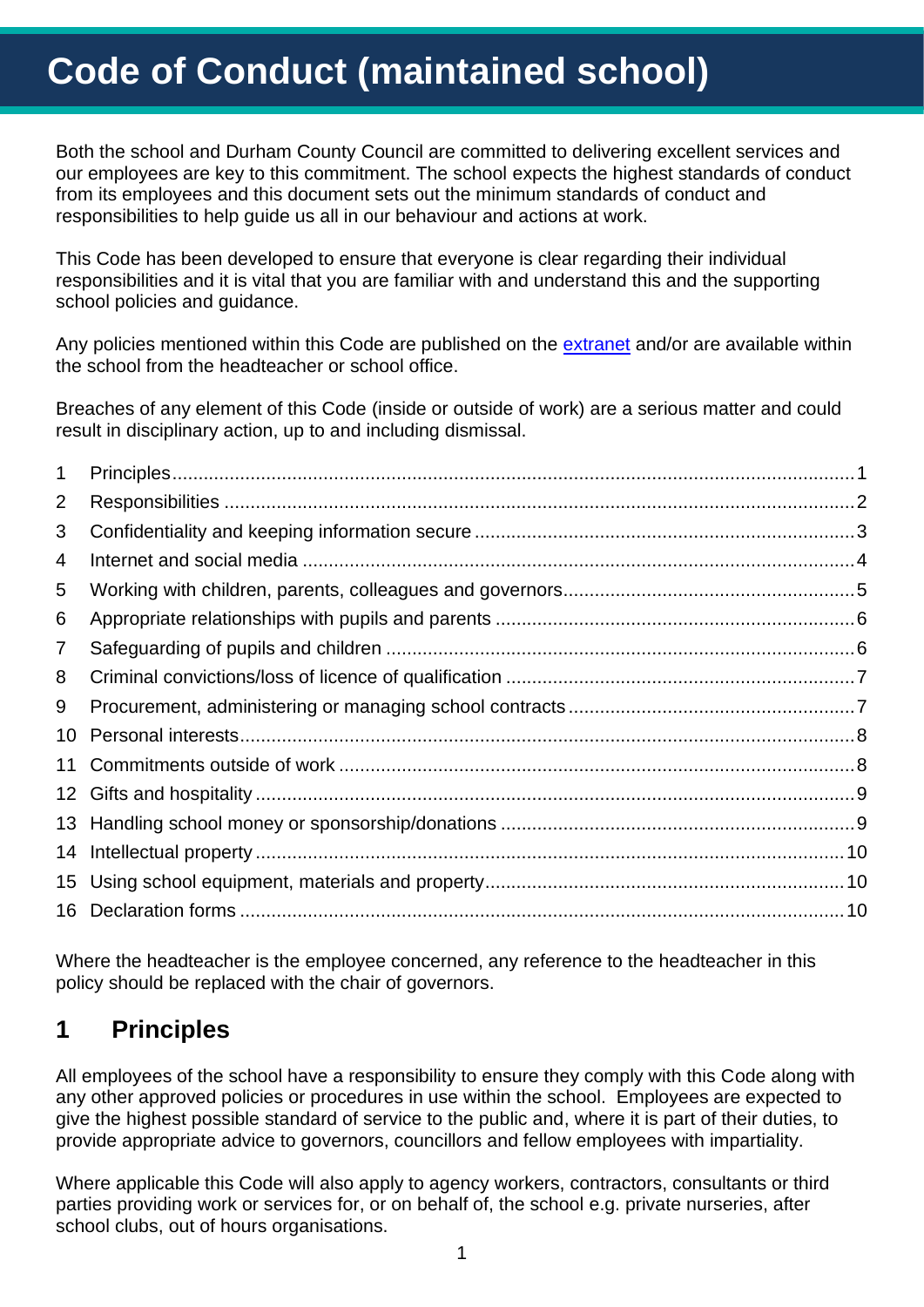This Code meets the recommendations of the Nolan Committee's Standards in Public Life, establishing the Seven Principles of Public Life, which are:

- **Selflessness**  You must act solely in terms of the public interest and not in order to gain financial or other material benefits for yourself, family, or friends.
- **Integrity**  You should not place yourself under any financial or other obligation to outside individuals or organisations that might seek to influence you in the performance of your official duties.
- **Objectivity**  You must make choices on merit when making decisions on appointments, contracts, or recommending rewards and benefits for individuals.
- **Accountability**  You are accountable for your decisions and actions to the public and you must submit yourself to whatever scrutiny is appropriate.
- **Openness**  You should be as open as possible about all the decisions and actions that you take. You should give reasons for your decisions and restrict information only when the wider public interest clearly demands.
- **Honesty**  You have a duty to declare any private interests relating to your work and you need to take steps to resolve any conflicts arising in a way that protects the public interest.
- **Leadership** You should promote and support these principles by leadership and example.

When working on behalf of the school you must:

- act in the interests of the school when carrying out your duties, and in accordance with the principles of public life;
- comply with the school service requirements, policies and standards, procedures, legislation and other professional standards which apply to your role;
- declare to your headteacher any potential or actual conflicts of interest or relationships that may impact on your work, or that of the school;
- report any concerns or breaches of this Code, or any other school policies, to your headteacher
- ask your headteacher if you are unsure what is required of you.

In addition to this policy, teachers must also adhere to:

- the terms and conditions outlined in the School Teachers Pay and Conditions Document (STPCD);
- the Teachers Standards which are set out by the Department for Education (DfE). These cover both teaching standards and personal and professional conduct. Teacher's performance will be regularly reviewed against these professional standards.

### <span id="page-1-0"></span>**2 Responsibilities**

It is your responsibility to familiarise yourself and comply with this Code and all relevant school policies and procedures. If you are in any doubt about your responsibilities, you must seek clarification from your headteacher.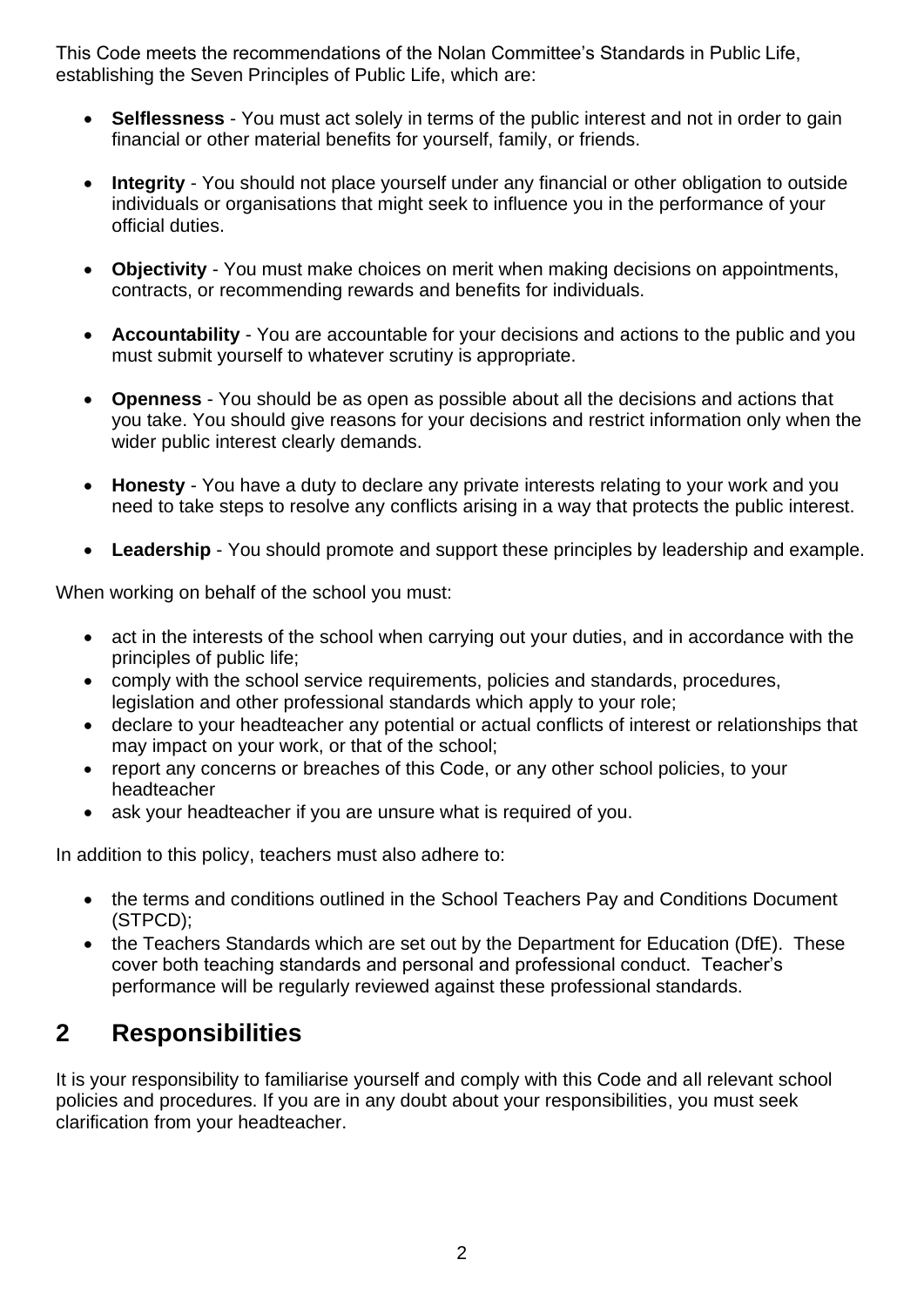#### **2.1 Leadership responsibilities**

Those with leadership or management roles have additional responsibilities. You should:

- set a positive personal model of behaviour;
- ensure that standards in the Code are established and communicated;
- provide clarification, where required, to improve employee understanding;
- take appropriate action at the earliest opportunity to manage non-compliance with the standards set out in this Code;
- promote a safe and healthy working environment;
- maintain a culture that is free from bullying, discrimination and harassment where everyone is treated with respect and dignity and individual contributions are welcomed and acknowledged.

#### **2.2 Individual responsibilities**

As an employee and representative of the school, you are expected to conduct yourself to the highest standards and act with honesty, integrity and professionalism.

You must:

- carry out the full requirements of your role, as detailed in your contract of employment (statement of particulars), job description and school policies and procedures;
- complete mandatory training as required;
- raise issues if you have any concerns don't be afraid to speak up;
- act in an appropriate manner in any situation where you can be readily identified as a school employee, whether at work or otherwise;
- wear and maintain any uniform, clothing and personal protective equipment provided to you by school;
- report any concerns or suspicions you have to your headteacher;
- declare any relevant interest, outside employment or receipt of gifts or hospitality as outlined in this Code;
- maintain professional relationships with governors, employees, contractors or partners or potential contractors.

You must not:

- engage in any conduct or behaviour that is harmful to the reputation of the school or council, its services or interests, or conduct which brings the school or council into disrepute, even when outside of work;
- be under the influence of alcohol or unprescribed drugs at work;
- misuse your position or seek to use information obtained in the course of your work, for personal interests or the interests of others;
- criticise the school or the council either through media, social media, verbal or written communication.

# <span id="page-2-0"></span>**3 Confidentiality and keeping information secure**

Maintaining confidentiality of sensitive information is essential and all employees are under an obligation to comply with Data Protection legislation. The General Data Protection Regulation is the most significant update of data protection laws in the last two decades and deals with appropriate protection of personal and special category data/information.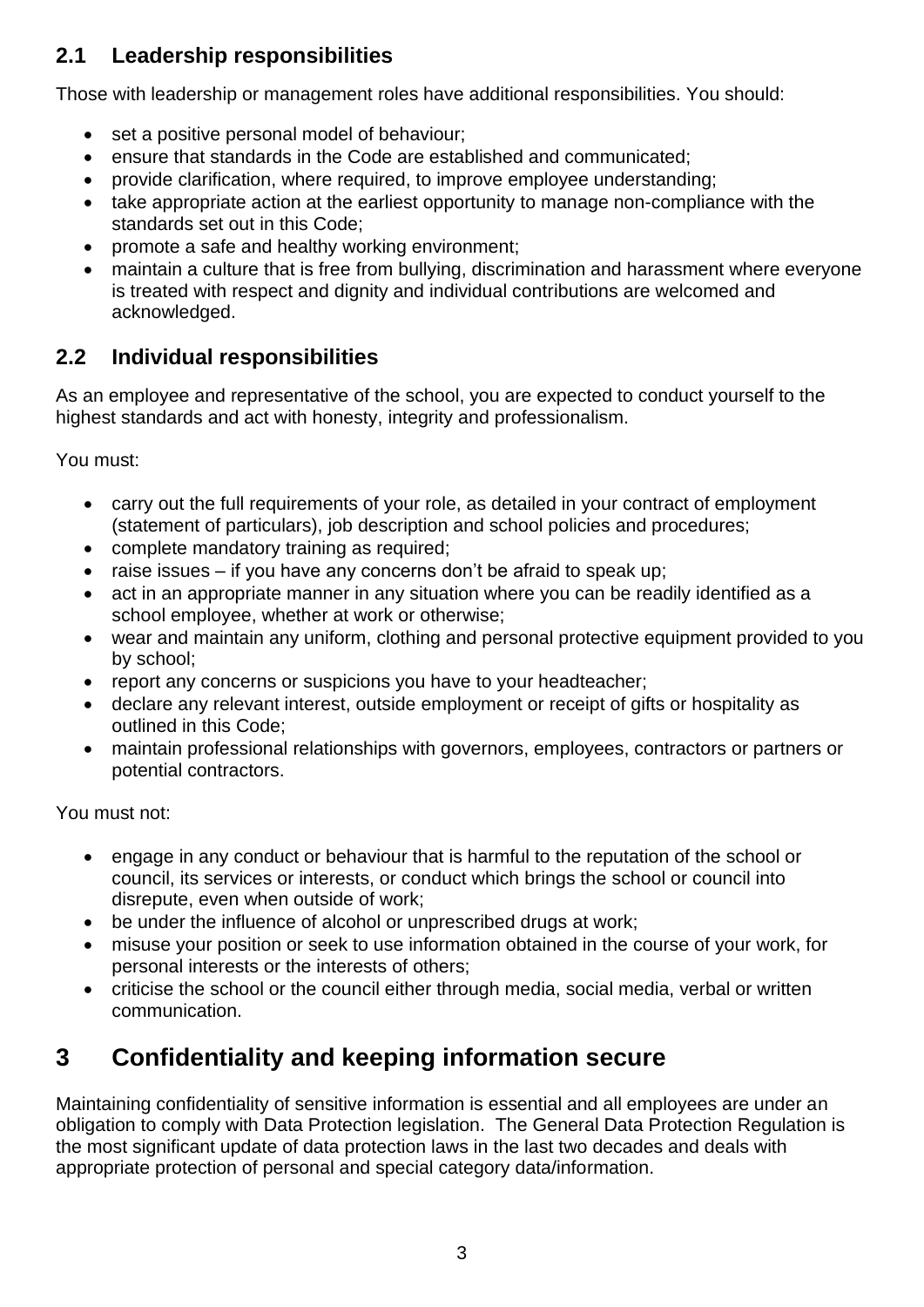You must ensure that you save, store, share and retain information in line with school policies and guidelines and treat all information you receive in the course of your employment as confidential to the school. You are only permitted to disclose confidential information where it is required by law or where the school has agreed to do so. If you are unsure, you should consult your headteacher before any disclosure is made.

You must:

- be familiar with and adhere to school policies relating to the use of IT;
- comply with the school's IT security procedures;
- comply with the school's procedures relating to the secure handling and transit of paper records and obtain headteacher/Data Controller approval as appropriate prior to taking any paper records off site which contain personal or confidential information, or follow relevant agreed school procedures;
- report any suspected data losses or security breaches immediately to your headteacher;
- label and store information documents to allow access to authorised users and restrict unauthorised users;
- refer any media or press enquiries to the headteacher immediately, and follow their instructions;
- check with your headteacher if you are in doubt about whether you can provide information to a third party.

You must not:

- disclose information on pupils without their parent's consent or, where the child is of reasonable understanding, the child, unless for specified exceptions relating to safeguarding or where legally obliged;
- disclose information relating to staff and/or parents, unless for specified exceptions relating to safeguarding or where legally obliged;
- disclose your computer password/login details to anyone;
- use information or facilities provided, for unauthorised personal use, improper or commercial gain, or for fraudulent or malicious activities;
- compromise the security of school information, for example by installing unauthorised software, inappropriately securing information or interfering with standard security settings;
- disclose any confidential information relating to the school, colleagues, pupils, parents or anyone else who has contact with the school, either whilst at work or outside of work, unless you have express permission to do so;
- release any information relating to an employee's or pupil's private affairs unless their consent has first been obtained, unless there is a statutory duty on the school to provide this information.

### <span id="page-3-0"></span>**4 Internet and social media**

The school understands that employees may use social media sites in their personal time, both in and outside of work. Whilst these sites can be a way of keeping in touch with friends and colleagues, you should be aware that information posted on these sites is often public and may be viewed by colleagues, residents and the media/press.

As an employee, you have responsibility not to breach any confidentiality or post anything that could damage the school's reputation. Further guidance is available in the school's Personal Use of Social Media Policy on the extranet.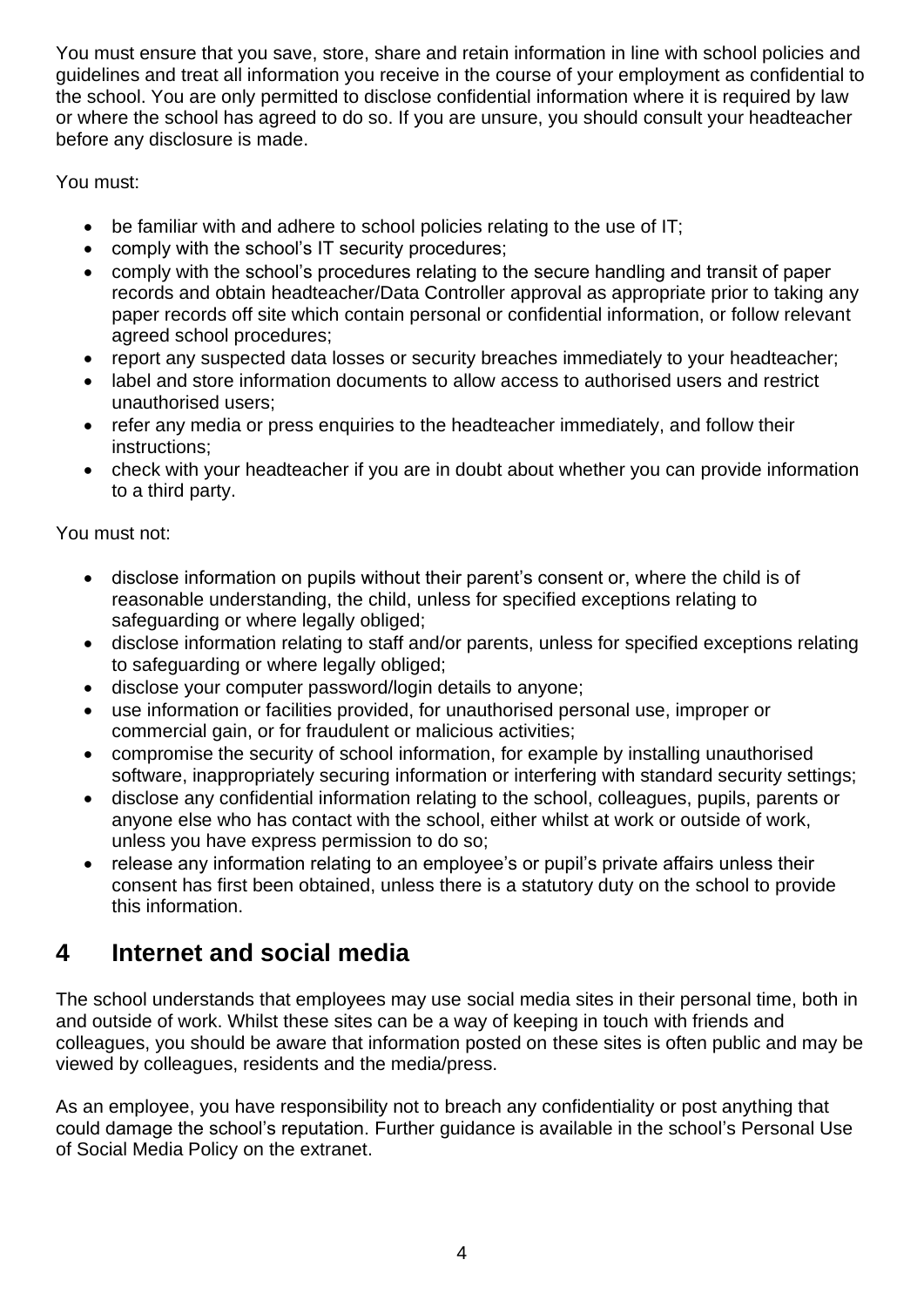Internet access for personal use is at the school's discretion and must not affect your performance or productivity at work. The school may monitor the use of the internet for legitimate business reasons, including compliance with this Code. By using the internet employees are deemed to have consented to the monitoring, recording and auditing of internet use.

You must:

- be familiar with and adhere to the school policies relating to the use of the internet and social media;
- adhere to the school's IT policies and procedures when using social networking sites for personal use;
- make it clear when posting information or comments on social networking sites that any personal views expressed do not represent those of the school or Durham County Council;
- inform your headteacher immediately if you believe you have acted inappropriately when using social media, even if the mistake has since been resolved;
- report to your headteacher any instances where you believe another employee has posted inappropriate or offensive comments on social networking sites;
- only communicate electronically with pupils, parents/carers and other professionals via work approved communication channels e.g. via a school provided email address or telephone number.

You must not:

- post information on social networking sites which is confidential to the school, its pupils or parents;
- post entries on social networking sites about the school, colleagues, pupils or parents or any other person linked to the school which are derogatory, defamatory, discriminatory or offensive in any way or which could bring the school into disrepute;
- communicate with pupils or ex-pupils under the age of 18 using social media without the express permission of the headteacher.

# <span id="page-4-0"></span>**5 Working with children, parents, colleagues and governors**

You must:

- be polite, courteous and helpful when dealing with all members of the local community, children, parents, governors, colleagues and other professionals involved in pupil wellbeing;
- treat all groups and individuals with respect, value their opinions and beliefs and behave in an appropriate manner;
- treat others in a fair and equitable manner in accordance with the school's procedures and the wider requirements of the law;
- develop productive and supportive relationships with all school colleagues and participate in whole school development and improvement activities;
- keep all children, parents/carers and employees' money, personal records, information and correspondence secure in accordance with the school policies and procedures, and Data Protection legislation;
- give appropriate and impartial advice to governors when requested and ensure working relationships are kept on a professional basis;
- speak to your headteacher if you are unsure what information you are able to provide to governors or anyone else requesting information;
- declare all close personal relationships with governors to your headteacher.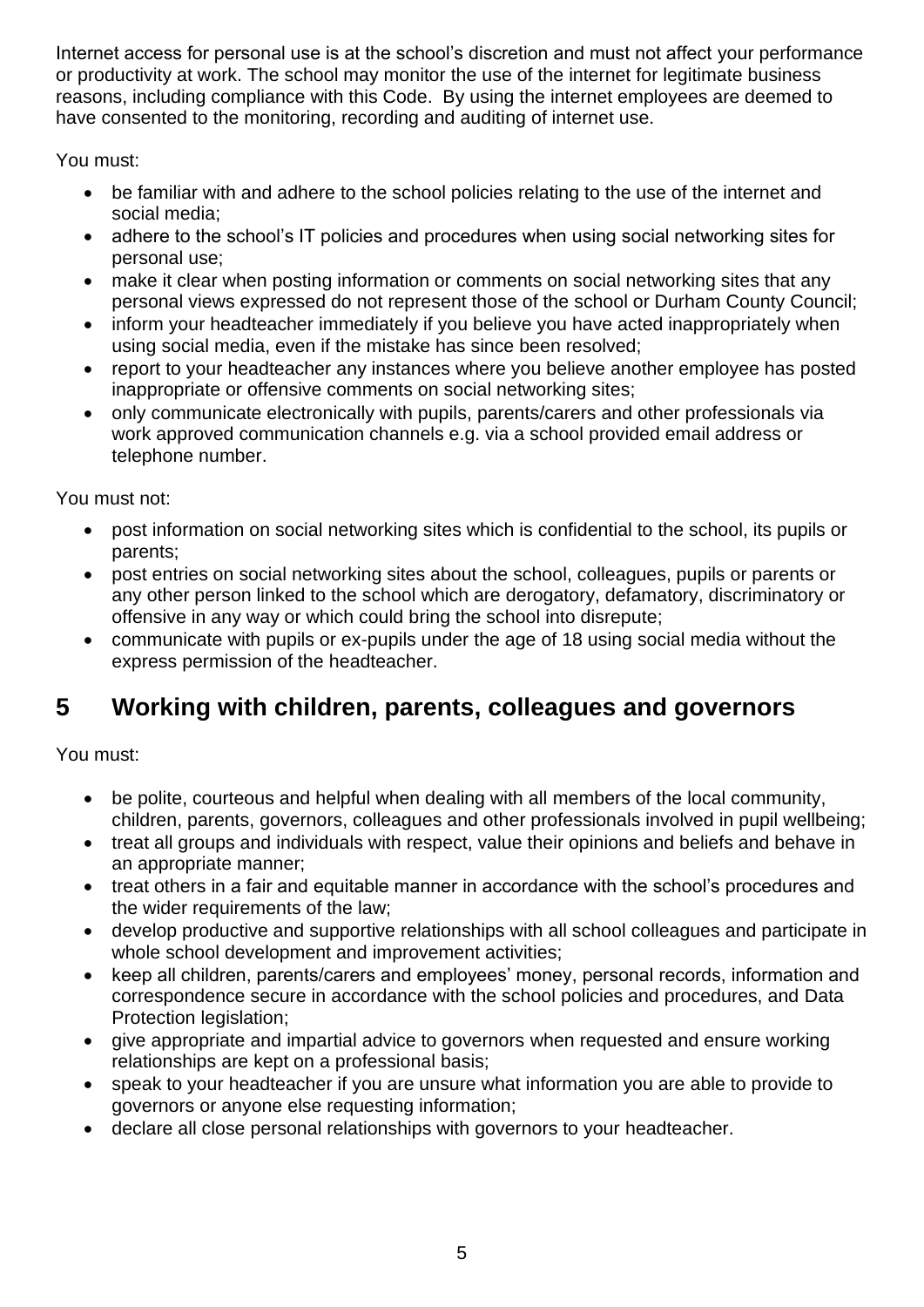You must not:

- discriminate unfairly in the provision of facilities, services, employment practices or any other area of school duties;
- form inappropriate close personal relationships with governors, children or their relatives/carers;
- give any information, including information relating to pupils, parents/carers or colleagues, to anyone except those authorised to receive it.

# <span id="page-5-0"></span>**6 Appropriate relationships with pupils and parents**

You must be mindful of the need to maintain professional boundaries and must always consider whether your actions are warranted, proportionate, safe and applied equitably.

You must:

- act in an open and transparent way with pupils and parents that will not lead any reasonable person to question your actions or intent;
- treat pupils with respect and dignity;
- avoid unnecessary physical contact with children. Where it is essential e.g. for safety reasons, obtain the pupil's permission wherever possible and only use when no other form of control is available and use only the minimum force needed to achieve the required outcome (refer to relevant policies and guidance in relation to positive handling);
- report any incidents where physical contact was necessary to remove a child from a dangerous situation/object and/or to prevent harm to themselves or others to the headteacher and record the incident in accordance with school procedures;
- interact with parents in a polite and respectful manner and recognise parent's entitlement to express concerns they may have about their child's learning, safety or wellbeing;
- follow school procedures and health and safety requirements when organising and/or accompanying pupils on school trips and activities taking place outside of school premises.

You must not:

- give pupils your home address, mobile or home phone number, or non-school related email address unless you have authorisation from your headteacher;
- make arrangements to meet pupils, either individually or in groups, outside school, other than school trips authorised by the headteacher;
- give a pupil a lift in your own vehicle, other than on school with the permission of the headteacher;
- discuss school matters with parents outside of school and should refer them to normal school communication channels;
- use any form of degrading treatment to punish or undermine pupils, or use sarcasm, demeaning or insensitive comments towards pupils.

# <span id="page-5-1"></span>**7 Safeguarding of pupils and children**

Schools have a statutory and moral duty to safeguard and promote the welfare of pupils. You must be aware of your individual safeguarding responsibilities, including to provide a safe environment in which children can learn, to be aware of signs of abuse and neglect, to identify children who are suffering or are likely to suffer significant harm and to take appropriate action in such cases to prevent concerns from escalating.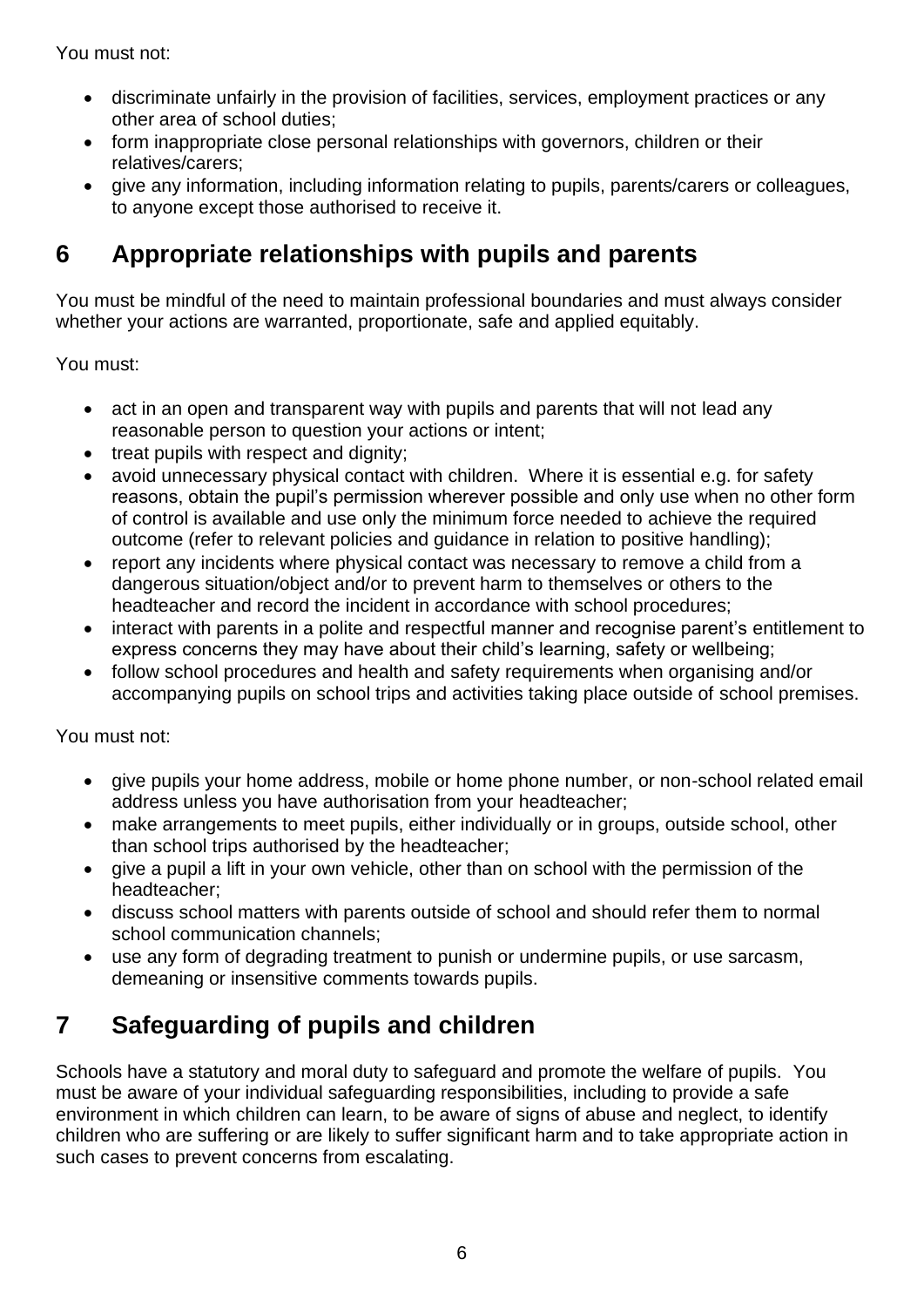You must:

- follow and adhere to the school's child protection and safeguarding policies and procedures;
- if a child reports any safeguarding issues, report this immediately to the designated safeguarding lead and headteacher;
- report any safeguarding concerns about employees, supply staff, volunteers or contractors immediately to the designated safeguarding lead and headteacher
- report any concerns about employees, supply staff, volunteers or contractors that do not meet the safeguarding threshold in line with the Low Level Concerns Policy

You must not:

- promise confidentiality to a child who reports safeguarding issues to you
- engage in inappropriate relationships or contact with pupils or children outside of school.

# <span id="page-6-0"></span>**8 Criminal convictions/loss of licence of qualification**

You must inform your headteacher immediately if:

- you receive any criminal conviction, caution or are held on bail, or placed under bond during your employment with the school, either within or outside of your normal working hours;
- you receive any driving convictions that result in the loss of your driving licence;
- you are subject to medical restrictions or changes to category entitlements in your driving licence that may impact on your ability to carry out the duties of your contracted role;
- you have engaged in behaviour that has resulted in loss of licence, affiliation, accreditation or qualification that may impact on your ability to carry out the duties of your contracted role.

As all school posts are subject to an Enhanced Disclosure and Barring Service (DBS) check, as well as the above, you must also inform your headteacher immediately if you are subject to a criminal investigation. All information you provide in this regard will be dealt with in strict confidence.

# <span id="page-6-1"></span>**9 Procurement, administering or managing school contracts**

All schools need to have contract procedure rules in place. The governing body can choose to set school specific rules which, in such cases, must be published on the school's website to ensure school's purchasing procedures are transparent. Schools not adopting their own rules should use Durham County Council's standard contract procedure rules as published in the Constitution of the Council.

You must:

- comply with the school's Contract Procedure Rules and any other relevant school procedures for orders and contracts;
- exercise fairness and impartiality when dealing with all customers, suppliers, other contractors and sub-contractors;
- declare any private or personal relationships with contractors, sub-contractors or suppliers by completing form SCCE1.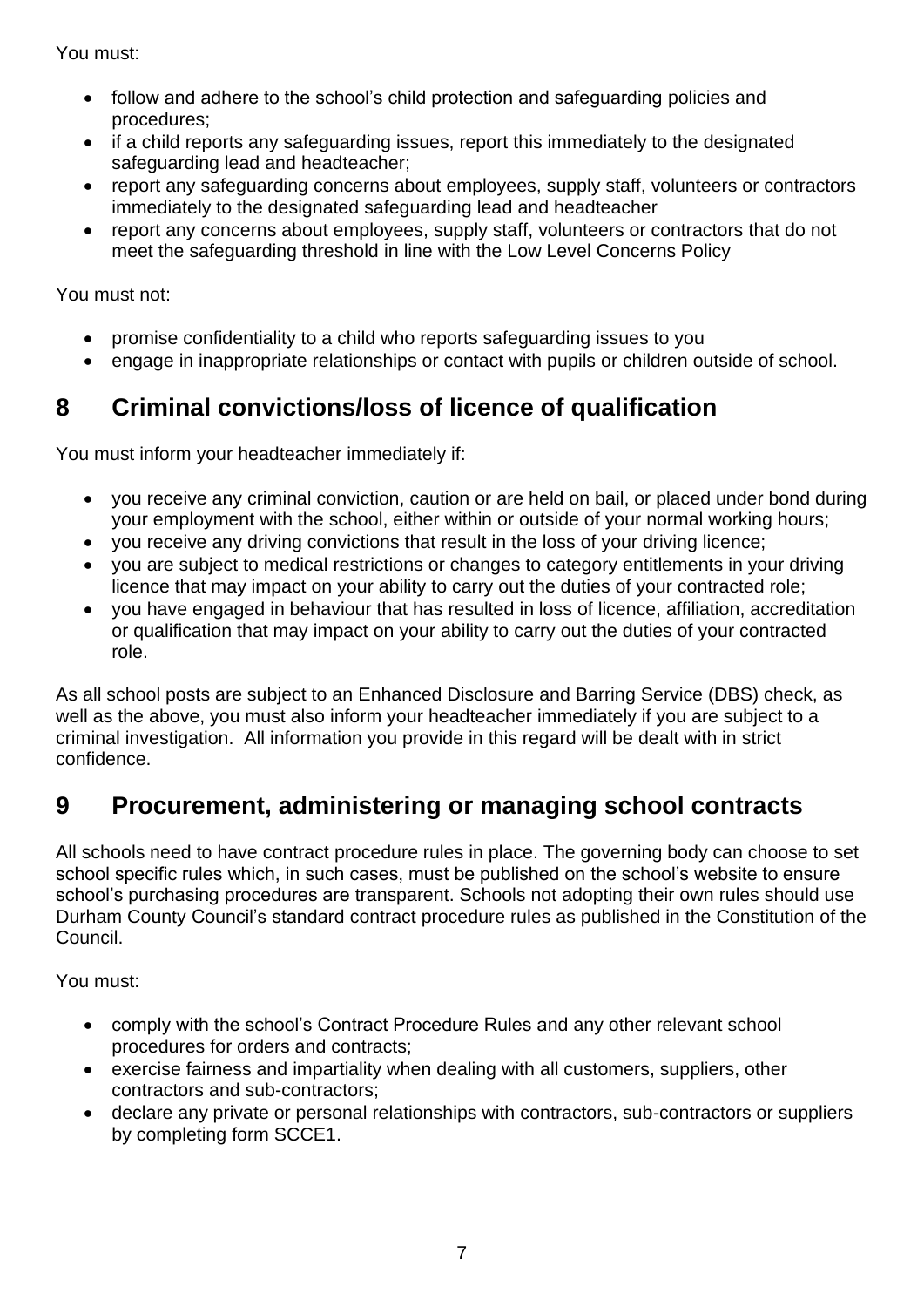You must not:

- discriminate unfairly against anyone involved in the tendering and contracting process;
- disclose any confidential information relating to tenders or costs for internal or external tenders to any unauthorised person;
- use your influence or show any special favour to current or former employees or their partners, close relatives or associates when awarding contracts to businesses relating to them or employing them in any capacity;
- play any part in the selection of service providers if you have any direct or indirect interest in the outcome.

# <span id="page-7-0"></span>**10 Personal interests**

Section 117 of the Local Government Act 1972 requires you to make a formal declaration about contracts in which you have a financial interest, that is any direct or indirect interest of monetary value, whether or not the value is readily ascertainable. It is a criminal offence to fail to comply with this.

Other financial interests could include when money other than your salary is paid into your bank account by the school or the council, or where your address is linked to a business receiving payment from the school or the council.

Non-financial interests could include governorship of another local school or involvement with an organisation or pressure group which may seek to influence the school's policies.

You must:

- declare any financial or non-financial interests which could conflict or be seen to conflict with the school's or the council's interests to your headteacher by completing form SCCE2;
- declare an interest and abstain from being involved with any professional decisions about matters in which you have a personal interest.

# <span id="page-7-1"></span>**11 Commitments outside of work**

Outside work means any paid or unpaid work, including voluntary work, undertaken in addition to your school employment. Any requests to carry out other employment will be considered and will not be unreasonably refused, however outside work must not, in our view, conflict with school interests or weaken public confidence in the school, or adversely impact upon your ability to carry out your role with the school.

Approvals will be reviewed should any concerns arise as to the impact the outside commitment has on your ability to carry out your role within the school.

Before doing any outside work you must complete form SCCE3 for authorisation and if there are any subsequent changes relating to your outside work, you may need to complete a further SCCE3 form.

You must not:

- put yourself in a position where your duty and private interests conflict or could appear to conflict;
- seek to gain business in the course of carrying out your school duties;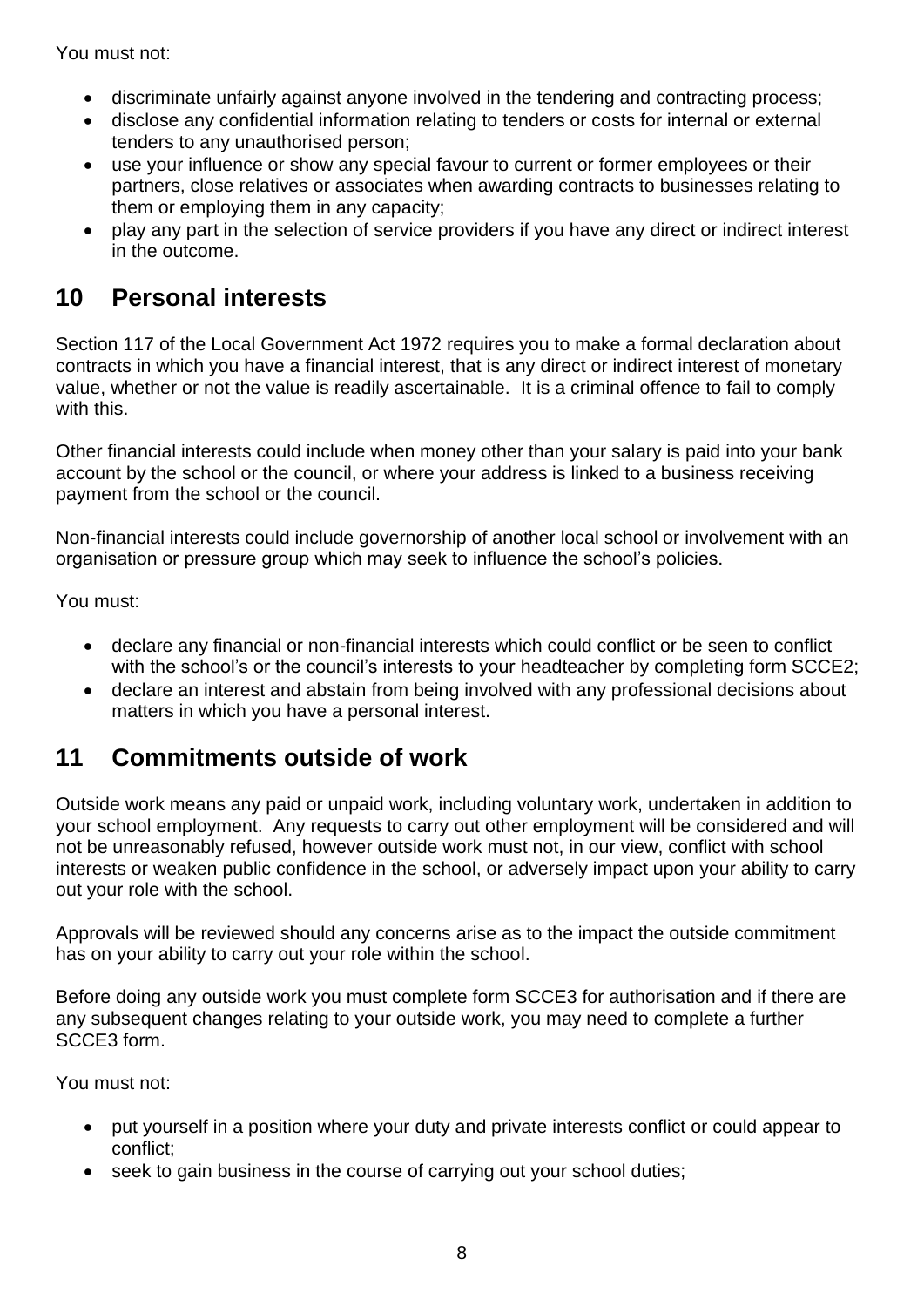- carry out any outside work or a private interest during working hours, including making/sending or receiving telephone calls, emails, correspondence/goods;
- use any school facilities or equipment or confidential information in relation to commitments outside of work.

### <span id="page-8-0"></span>**12 Gifts and hospitality**

Gifts, hospitality or benefits in kind offered to you must be treated with caution in order to avoid any suggestion of improper motives or conduct.

You must:

- declare to your headteacher, by completing form SCCE4 if you are offered, or wish to offer, any gifts, hospitality or advantage. Your headteacher must give approval before you accept or give such items. This does not include token gifts such as gifts from children at the end of term/Christmas of a nominal value (as agreed by the school);
- use tact and courtesy if you need to refuse a gift or hospitality;
- report to your headteacher any gifts which are delivered to your place of work where you may have a problem returning it;
- report to your headteacher any approaches made to you which could be viewed as being aimed at obtaining some form of preferential treatment.

Where hospitality is offered to individual employees to sporting events or functions then permission to attend should be sought from the headteacher or Chair of the Governing Body where the request is being made by the headteacher. Permission should only be given when the event is seen as part of the life of the community or where it is in the interest of the school to be represented.

If you are unclear what is acceptable, ask your headteacher.

# <span id="page-8-1"></span>**13 Handling school money or sponsorship/donations**

The school is a publicly funded organisation and as such, all employees who are authorised to be involved in financial activities and transactions on behalf of the school must be familiar with the school's Financial Procedure Manual.

You must not benefit from any contract or sponsorship that is given to or by the school or show any favour to a partner, spouse, relative, friend or associate. Sponsorship is defined as 'an agreement between the school and the sponsor, where the school receives either money or a benefit in kind for an event, campaign or initiative from an organisation or individual which in turn gains publicity or other benefits.' You must ensure that any sponsorship accepted is related to school business and is approved by your headteacher.

You must:

- use authorised school funds in a responsible, accountable and lawful way;
- comply with the school's financial procedures and take legal and financial advice where appropriate;
- seek value for money;
- comply with relevant policies and procedures when handling money;
- disclose any benefit you yourself, partners, relations or close friends relating to any sponsorship the school proposes to make;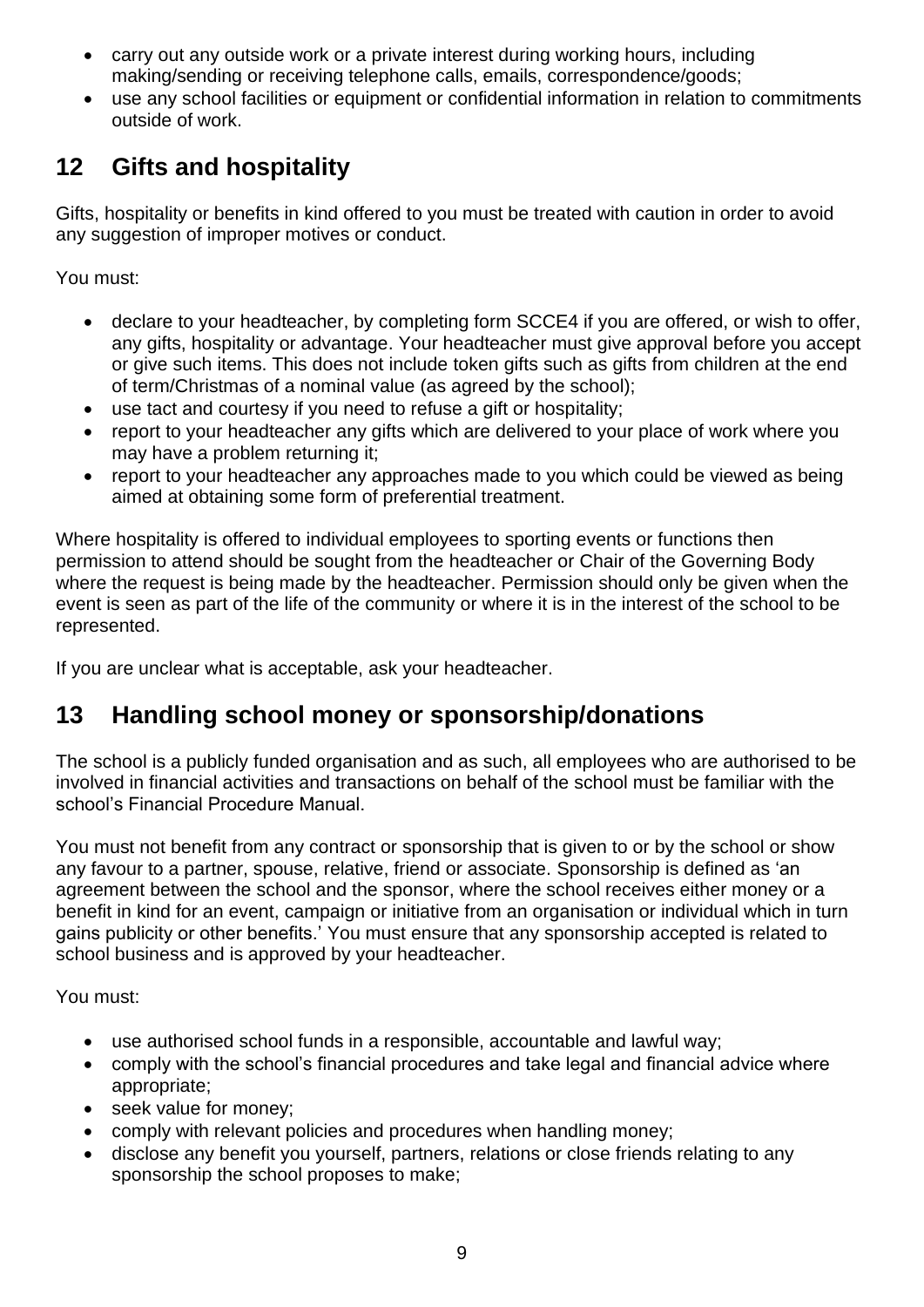- if you suspect financial irregularity, bribery, corruption, theft or fraud, contact your headteacher in the first instance. If for any reason this is not appropriate you should contact the Council's Internal Audit team (telephone no: 03000 269645);
- report any possible legal or procurement issues which may be associated with securing sponsorship to your headteacher who may take relevant legal advice.

### <span id="page-9-0"></span>**14 Intellectual property**

Some aspects of the work you carry out, or produce, on behalf of the school may be intellectual property. All creative designs, writings, report, drawings and inventions produced by you in the course of your duties are the property of the school, unless otherwise agreed in advance with the headteacher.

You must not:

• disclose, publish or otherwise use the work you produce for the school for personal gain or benefit unless you have the express written permission of your headteacher.

### <span id="page-9-1"></span>**15 Using school equipment, materials and property**

School assets and facilities, including computers, laptops, mobile phones, photocopiers, vehicles and offices, must only be used for official school business and not for personal use.

You must comply with health and safety regulations and use personal protective equipment as required. All school resources must be used with care to avoid wastage, loss or damage and, where applicable, returned on leaving employment.

### <span id="page-9-2"></span>**16 Declaration forms**

Declaration forms (SCCE1 – SCCE4) are to be completed when required as detailed in this Code. A copy of the completed declaration form will also be placed on an employee's personal file within the school. All forms will be acknowledged and recorded whether approved or declined.

The following declaration forms can be downloaded from the extranet. These forms must be completed in full and handed to your headteacher.

| <b>Form</b>       | <b>Type of declaration</b>                                       |
|-------------------|------------------------------------------------------------------|
| SCCE 1            | Declaration of relationship with external contractor or supplier |
| SCCE <sub>2</sub> | Declaration of personal interests                                |
| SCCE <sub>3</sub> | Request for approval to undertake outside work                   |
| SCCE <sub>4</sub> | Declaration of offers of hospitality/gifts                       |